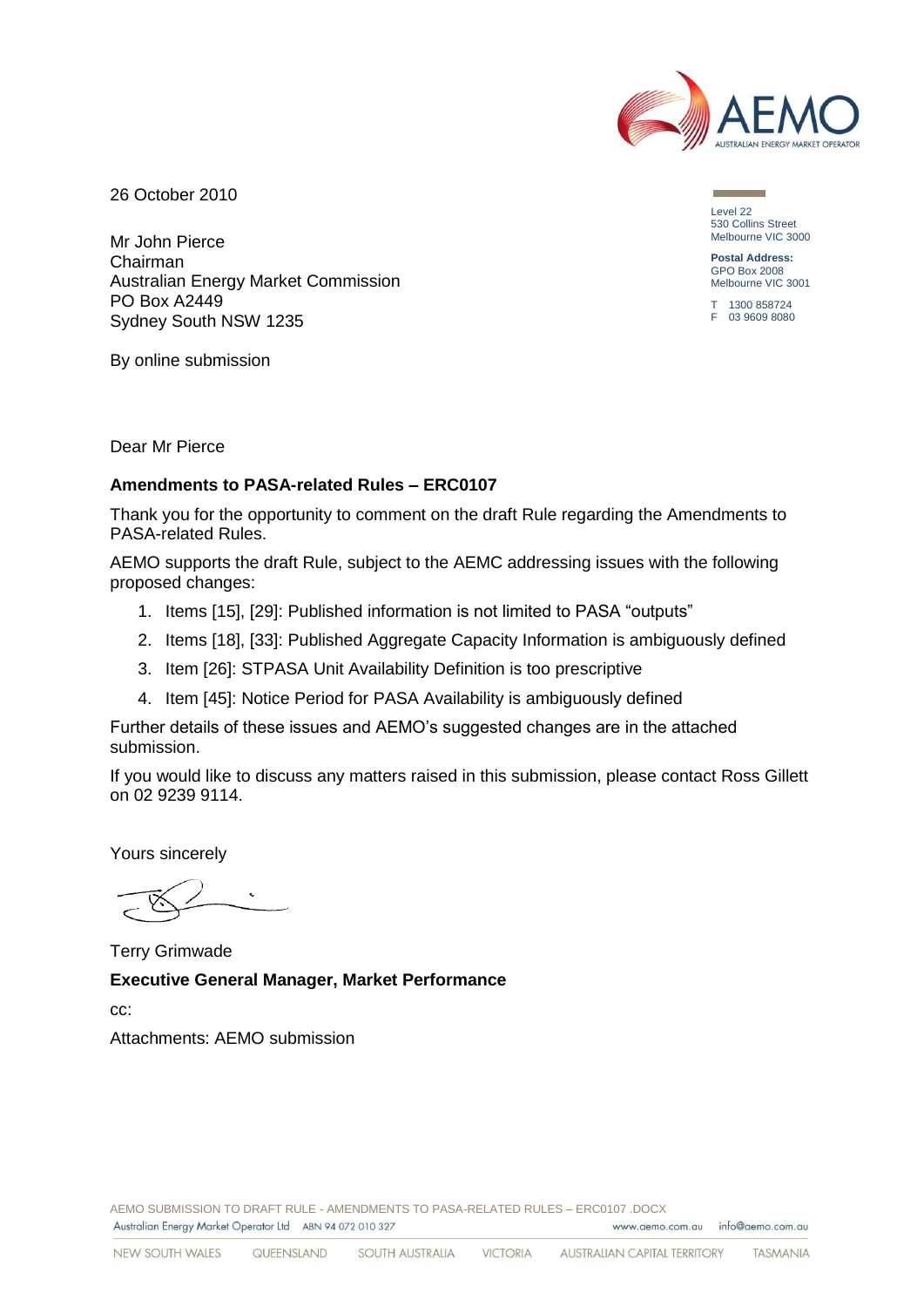

# AEMO Submission to Draft National Electricity Amendment (Amendments to PASA-related Rules) Rule 2010

AEMO supports the AEMC's draft Rule, subject to addressing the issues below.

# **1. Published Information is not limited to PASA "outputs"**

(Draft Rule: Schedule 1, Items [15], [29])

# Draft Rule

In clause 3.7.2(f), after "information", the AEMC proposed to insert "as *medium term PASA* outputs":

(f) *AEMO* must prepare and *publish* the following information as *medium term PASA* outputs in respect of each *day* (unless specified otherwise in clauses 3.7.2(f)(1) to 3.7.2(f)(6)) covered by the *medium term PASA* in accordance with clause 3.13.4:

## Issues

AEMO considers that the inserted reference to "*medium term PASA* outputs" is not strictly correct as the list of information published by AEMO under clause 3.7.2(f) is a mix of inputs to, and outputs from, the MTPASA.

Of the information to be published, only the items in sub-paragraphs (5A),(5B) and (6) are MTPASA outputs calculated as part of the MTPASA optimisation process.

AEMO also considers that the reference to "*short term PASA* outputs" in existing clause 3.7.3(h) is incorrect, as only the items in sub-paragraphs (4AA),(4AB) and (5) are STPASA outputs calculated as part of the STPASA optimisation process.

As a minor issue, AEMO also considers that the reference in clause 3.7.2(f) to publishing "in accordance with clause 3.13.4" is more correctly a reference to clause 3.13.4(a), consistent with the reference in clause 3.7.3(h) to publishing "in accordance with clause 3.13.4(c)".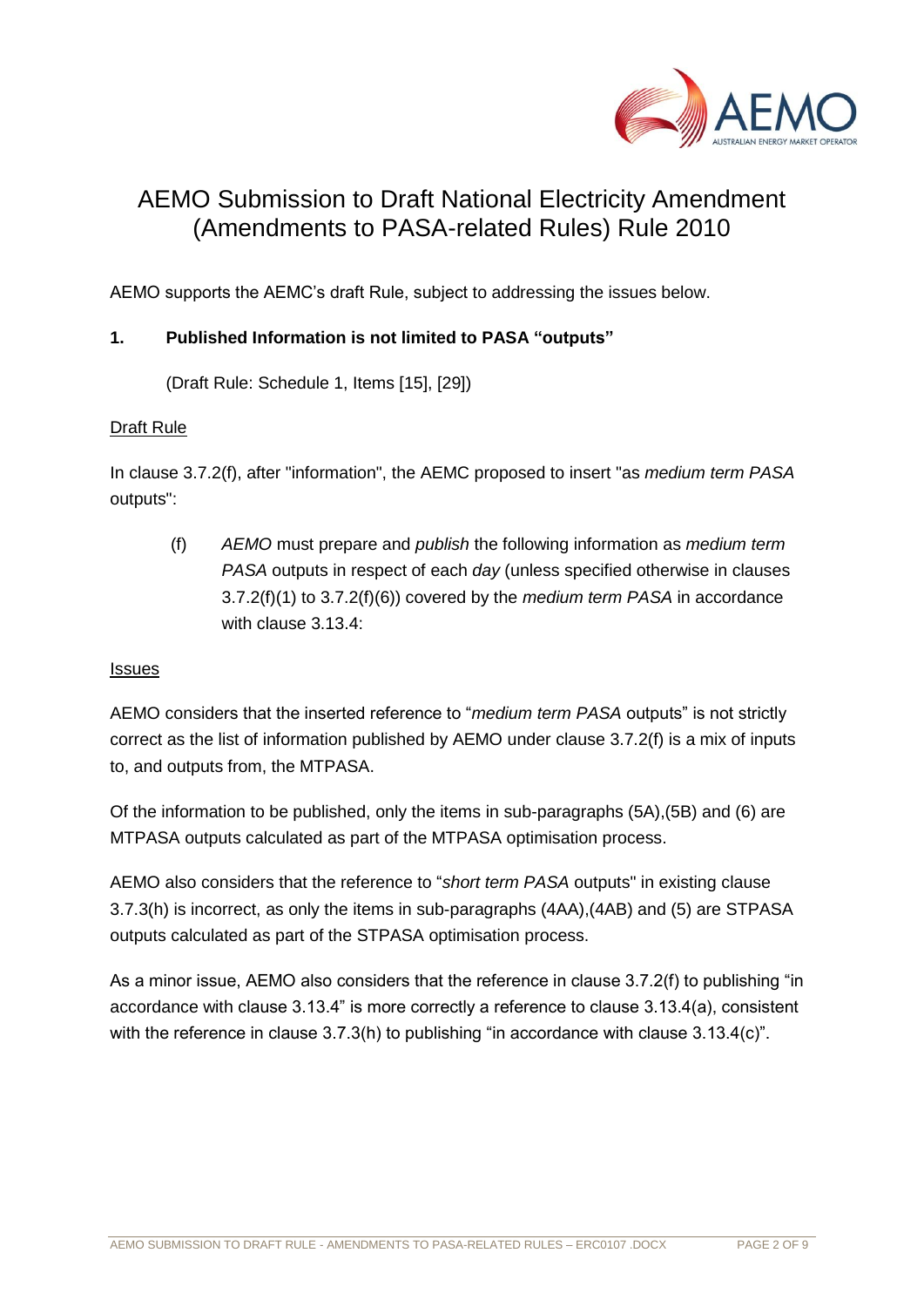

# Suggested Rule

AEMO suggests the following changes to the draft Rule:

MTPASA Clause 3.7.2(f):

(f) *AEMO* must prepare and *publish* the following information as *medium term PASA* outputs in respect of each *day* (unless specified otherwise in clauses 3.7.2(f)(1) to 3.7.2(f)(6)) covered by the *medium term PASA* in accordance with clause 3.13.4(a):

# STPASA Clause 3.7.3(h):

(h) *AEMO* must prepare and *publish* the following information as short term PASA outputs for each *trading interval* "(unless specified otherwise in clauses 3.7.3(h)(1) to 3.7.3(h)(5)) in the period covered by the *short term PASA* in accordance with clause 3.13.4(c):

# **2. Published Aggregate Capacity Information is ambiguously defined**

(Draft Rule References: Schedule 1, Items [18], [33])

## Draft Rule

Currently, AEMO does not publish the aggregate generating unit availability information that is listed in clauses 3.7.2(f)(5) and 3.7.3(h)(4).

To address this issue the AEMC proposed amendments to clause 3.7.2(f)(5) so that AEMO must separately publish the MTPASA information in sub-paragraph (ii) that relates to "an allocation of *generation* that cannot be *generated* continuously at the full offered *PASA availability* of the *scheduled generating units* for the period covered due to specified weekly *energy constraints*".<sup>1</sup> The AEMC proposed to move this reporting item into a new clause 3.7.2(f)(5B) with the remaining reporting items from sub-paragraphs (i) and (iii) moved into a new clause 3.7.2(f)(5A). These reporting items are all outputs from the MTPASA optimisation and represent the amount of capacity dispatched after allowing for the impact of network constraints.

l <sup>1</sup> In the MMS data model, this item is called "Constrained Capacity" in the MTPASA\_RegionSolution table. The summation of the remaining items previously in sub-paragraphs (i) and (iii) of clause 3.7.2(f)(5) is called "Unconstrained Capacity".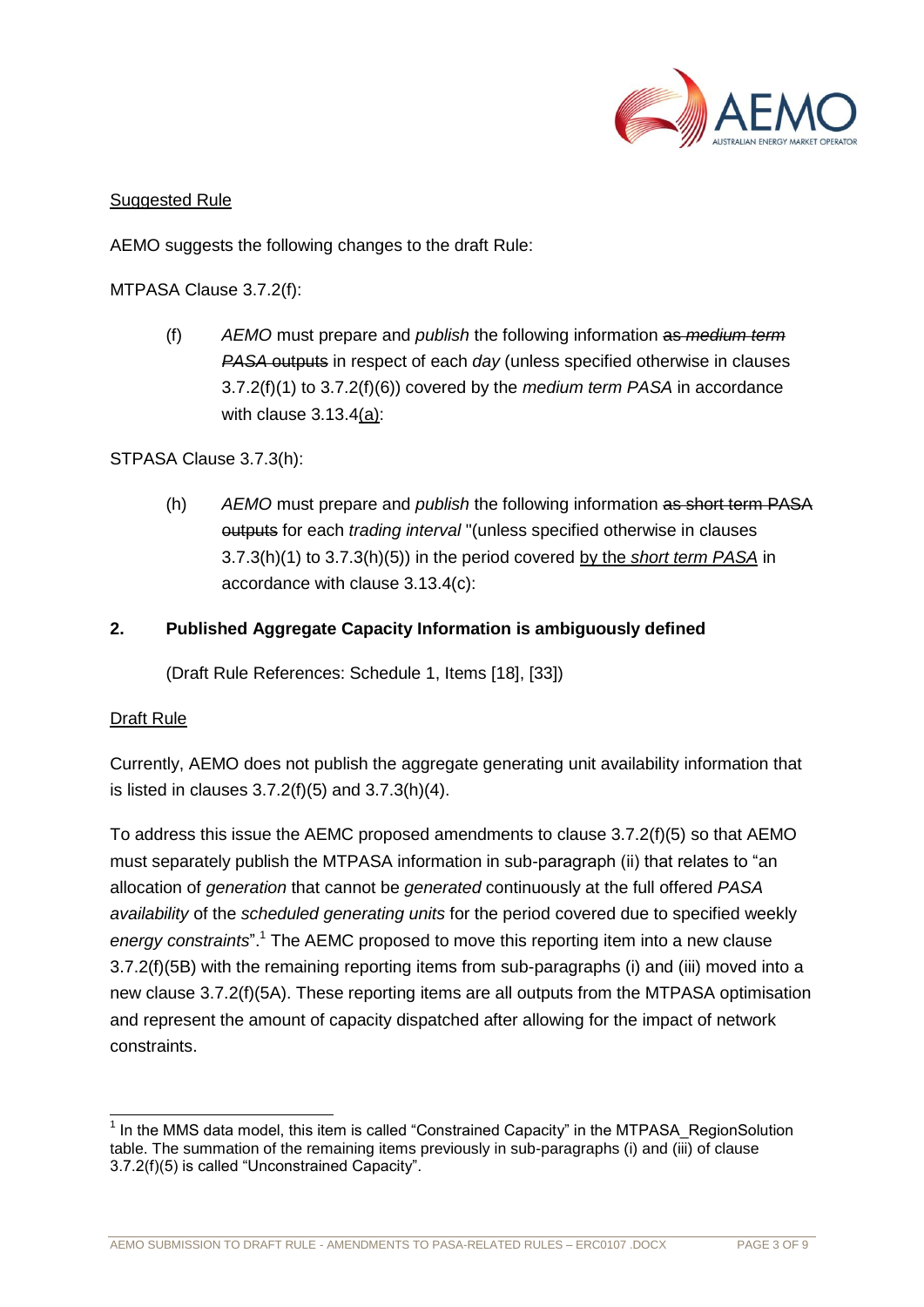

The "aggregate *generating unit PASA availability*" information that remains in proposed clause 3.7.2(f)(5) becomes a separate reporting item that represents the sum, for all units in the region, of the PASA availability submitted by the relevant participant and input to the MTPASA.

Similarly, the AEMC proposed amendments to clause 3.7.3(h)(4) so that AEMO must separately publish the STPASA information in sub-paragraph (ii) that relates to "an allocation of *generation* that cannot be *generated* continuously at the full offered availability of the *scheduled generating units* for the period covered due to specified daily *energy constraints".<sup>2</sup>* The AEMC proposed to move this information into a new clause 3.7.3(h)(4AB) with the remaining information from sub-paragraphs (i) and (iii) moved into a new clause 3.7.3(h)(4AA).

# **Issues**

AEMO agrees with all of the above changes, as they align with the current reporting practice.

However, AEMO considers that further changes are required<sup>3</sup> to new clauses 3.7.2(f)(5A),(5B) and 3.7.3(h)(4AA),(4AB) to clarify the "processed" nature of the aggregate capacity information therein and to avoid confusion with, and to differentiate against, the "raw" aggregate generating unit availability information in amended clauses 3.7.2(f)(5) and 3.7.3(h)(4). This clarification more accurately aligns with the current reporting practice.

Without these clarifications, the draft Rule infers that AEMO should only report the "raw" capacity as submitted, rather than the allocation from that capacity which PASA calculates, which may be lower than the "raw" capacity owing to network constraints and which is used to determine reserve adequacy.

AEMO also considers that "available capacity" in new clause 3.7.3(h)(4AA)(i) should be italicized to make use of the existing glossary definition. As this definition refers to both unit availability and price band availability, AEMO agrees that it is necessary to qualify which is relevant. However, AEMO considers that the AEMC's inclusion of "as notified to AEMO under clause 3.8.4" incorrectly refers to the unit availability profile submitted for use in predispatch, rather than submitted for use in the STPASA in accordance with clause 3.7.3(e)(1).

 2 In the MMS data model, this item is called "Constrained Capacity" in the STPASA\_RegionSolution table. The summation of the remaining items previously in sub-paragraphs (i) and  $\overline{(\mathbf{i}\mathbf{i})}$  of clause 3.7.3(h)(4) is called "Unconstrained Capacity".

<sup>&</sup>lt;sup>3</sup> Not part of AEMO's original Rule request.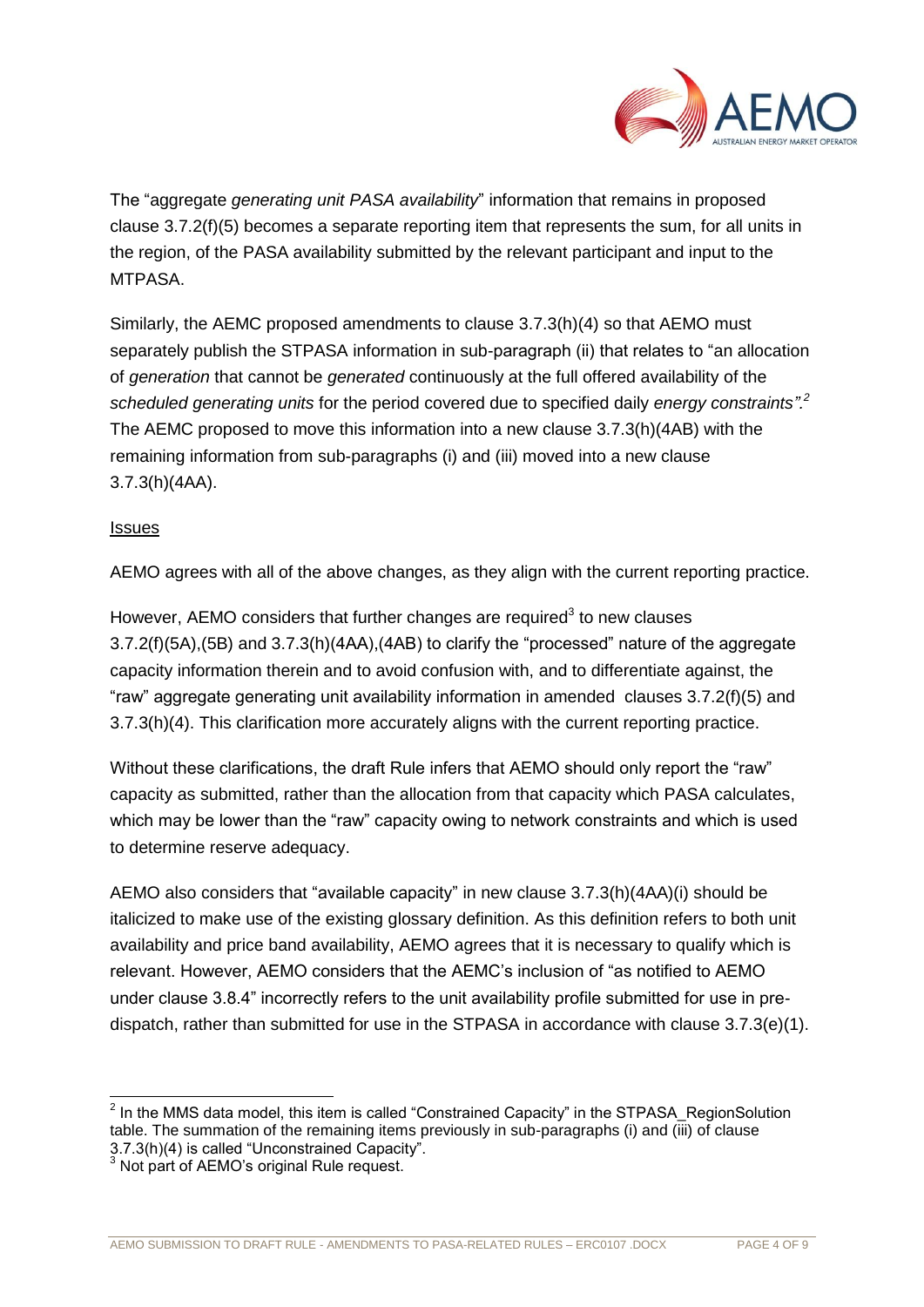

As a minor issue, AEMO also considers that the existing references to "full offered" availability in new clauses  $3.7.2(f)(5A)(i),(5B)$  and  $3.7.3(h)(4AA)(i)$  are unnecessary as it is already understood by the market that the availability is offered by the relevant participant for dispatch up to the full amount.

## Suggested Rule

AEMO suggests the following changes to the draft Rule:

MTPASA Clauses 3.7.2(f)(5A) and (5B):

- (5A) aggregate capacity for each *region*, after allowing for the impact of *network constraints*, that can be *generated* continuously, calculated by adding the following categories:
	- (i) the capacity of *scheduled generating units* in the *region* that are able to operate at the full offered *PASA availability*; and
	- (ii) the forecast *generation* of *semi-scheduled generating units* in the *region* as provided by the *unconstrained intermittent generation forecasts*;
- (5B) aggregate capacity for each *region*, after allowing for the impact of *network constraints*, that cannot be *generated* continuously at the full offered *PASA availability* of the *scheduled generating units* in the *region* due to specified weekly *energy constraints*; and

STPASA Clauses 3.7.3(h)(4AA) and (4AB):

- (4AA) aggregate capacity (excluding the relevant aggregated MW allowance referred to in subparagraph (4B)) for each *region*, after allowing for the impact of *network constraints,* that can be *generated* continuously, calculated by adding the following categories:
	- (i) the *available capacity* of *scheduled* generating *units* that are able to operate at the full offered availability as notified to *AEMO* under clause  $3.7.3(e)(1)3.8.4$ ; and
	- (ii) the forecast *generation* of *semi-scheduled generating units* as provided by the *unconstrained intermittent generation forecasts*;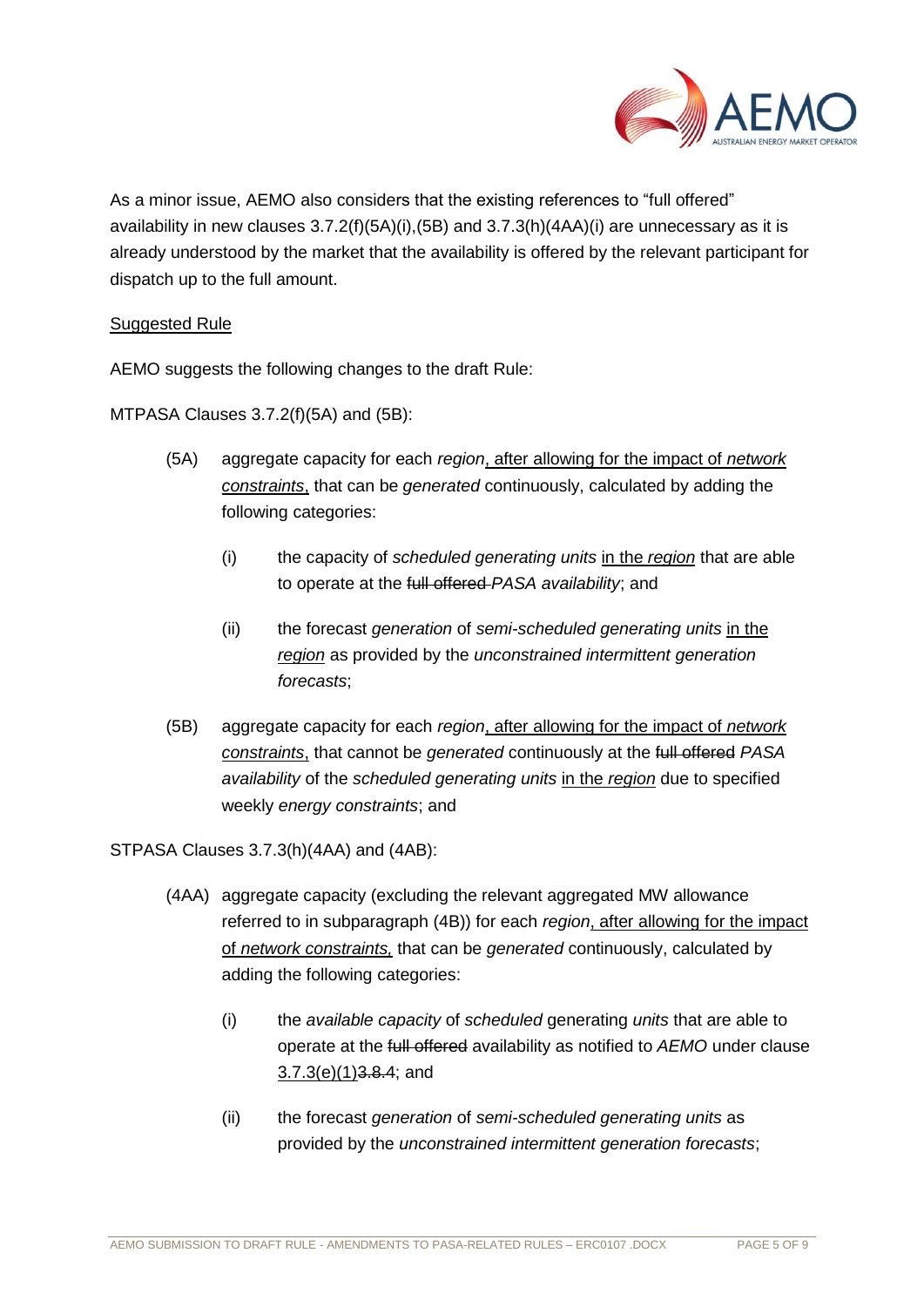

(4AB) aggregate capacity (excluding the relevant aggregated MW allowance referred to in subparagraph (4B)) for each *region*, after allowing for the impact of *network constraints,* that cannot be *generated* continuously at the *available capacity* availability referred to in subparagraph (4AA)(i) due to specified daily *energy constraints*; and

# **3. STPASA Unit Availability Definition is too prescriptive**

(Draft Rule Reference: Schedule 1, Item [26])

# Draft Rule

In clause 3.7.3(e)(1), after "expected *market* conditions", the AEMC proposed to insert "taking the ambient weather conditions forecast at the time of the 10% probability of exceedence *peak load* into account in the manner described in the procedure prepared under clause 3.7.3(j)".

AEMO notes that the AEMC justified this change in section 7.3 of its Draft Determination, by referring to the AEMC's final report from its "Review of the Effectiveness of NEM Security and Reliability Arrangements in light of Extreme Weather Events" which states that AEMO is taking action to improve procedures for requiring participants to update equipment availability when extreme temperatures are forecast.

## **Issues**

AEMO considers that the existing reference to "expected market conditions" is sufficiently broad to allow the participant the flexibility to assess what determining factors are most relevant to them in forecasting the availability of their units.

It is appropriate for the draft Rule to prescribe that "ambient weather conditions at the time of the 10% probability of exceedence (PoE) peak load" as a determining factor for unit availability in MTPASA, as weather conditions over its two year outlook are largely unpredictable and hence assumed to be adverse (that is, forecast to result in relatively high peak load) for any day of the period.

However, AEMO considers the draft Rule should not over-emphasise ambient weather conditions as a determining factor for unit availability in STPASA over its seven day outlook because: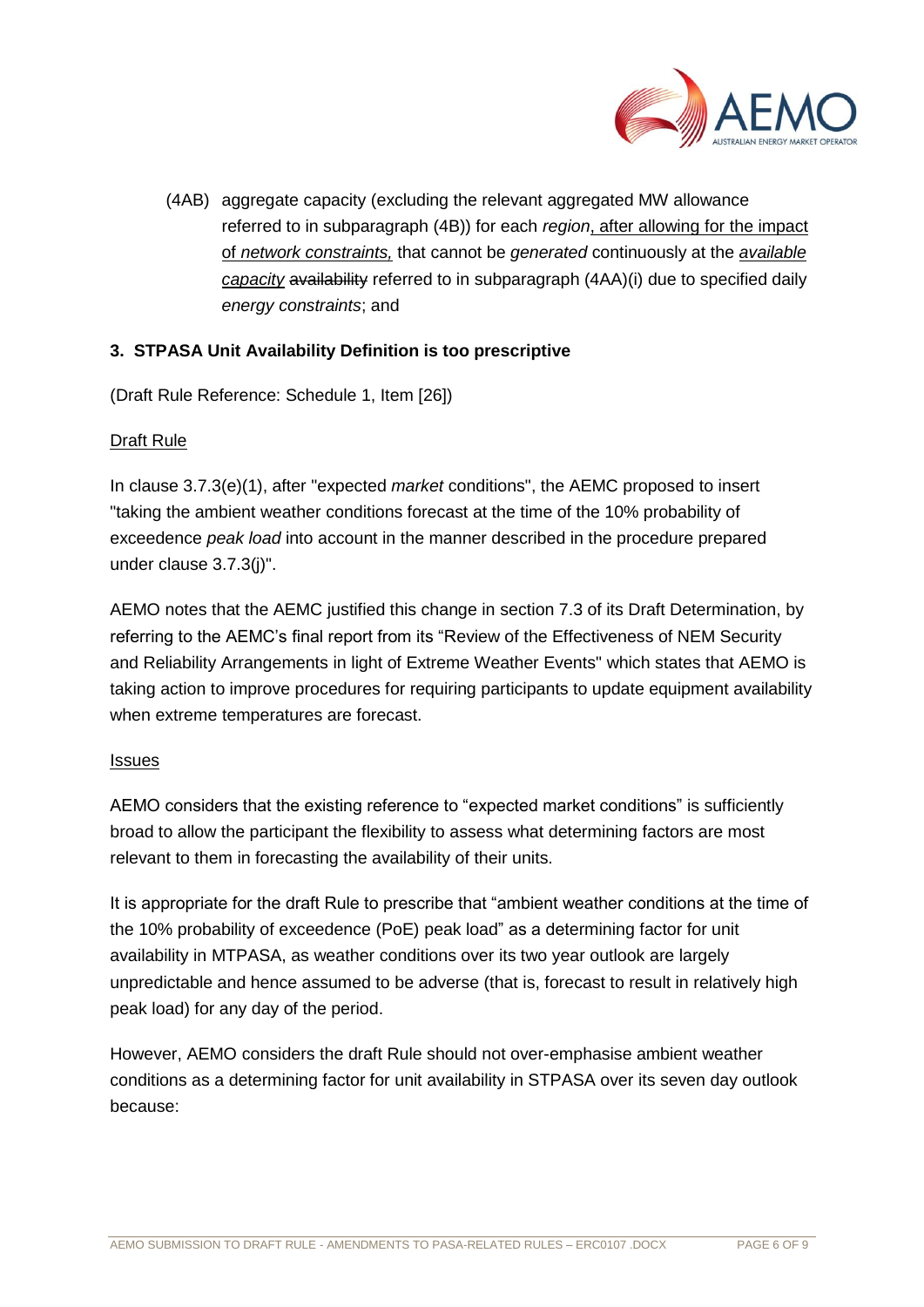

- there are often more relevant determining factors involved, such as energy source limitations or desired economic outcome.
- the participant is better able to assess the relative probability of these determining factors, given there is relatively greater confidence in weather forecasts over the next seven days, and those forecasts are generally not 10% PoE.

AEMO also considers that "availability" in amended clause 3.7.3(e)(1) is equivalent to the existing glossary definition "available capacity" and the clause should instead refer to the existing definition.

Finally, AEMO considers that the reference to "peak" load is incorrect, as STPASA demand forecasts are half hourly.

# Suggested Rule

AEMO suggests deleting the reference to accounting for "ambient weather conditions forecast at the time of the 10% probability of exceedence *peak load*" and deleting the reference to the "procedure prepared under clause 3.7.3(j)" in taking those conditions into account.

AEMO also suggests replacing "availability" with the existing glossary definition "available capacity".

# STPASA Clause 3.7.3(e)(1):

- (e) The following *short term PASA* inputs must be submitted by each relevant *Scheduled Generator* and *Market Participant* in accordance with the *timetable* and must represent the *Scheduled Generator's* or *Market Participant's* current intentions and best estimates:
	- (1) *available capacity* availability of each *scheduled generating unit*, *scheduled load* or *scheduled network service* for each *trading interval* under expected market conditions taking the ambient weather conditions forecast at the time of the 10% probability of exceedence *peak load* into account in the manner described in the procedure prepared under clause 3.7.3(j);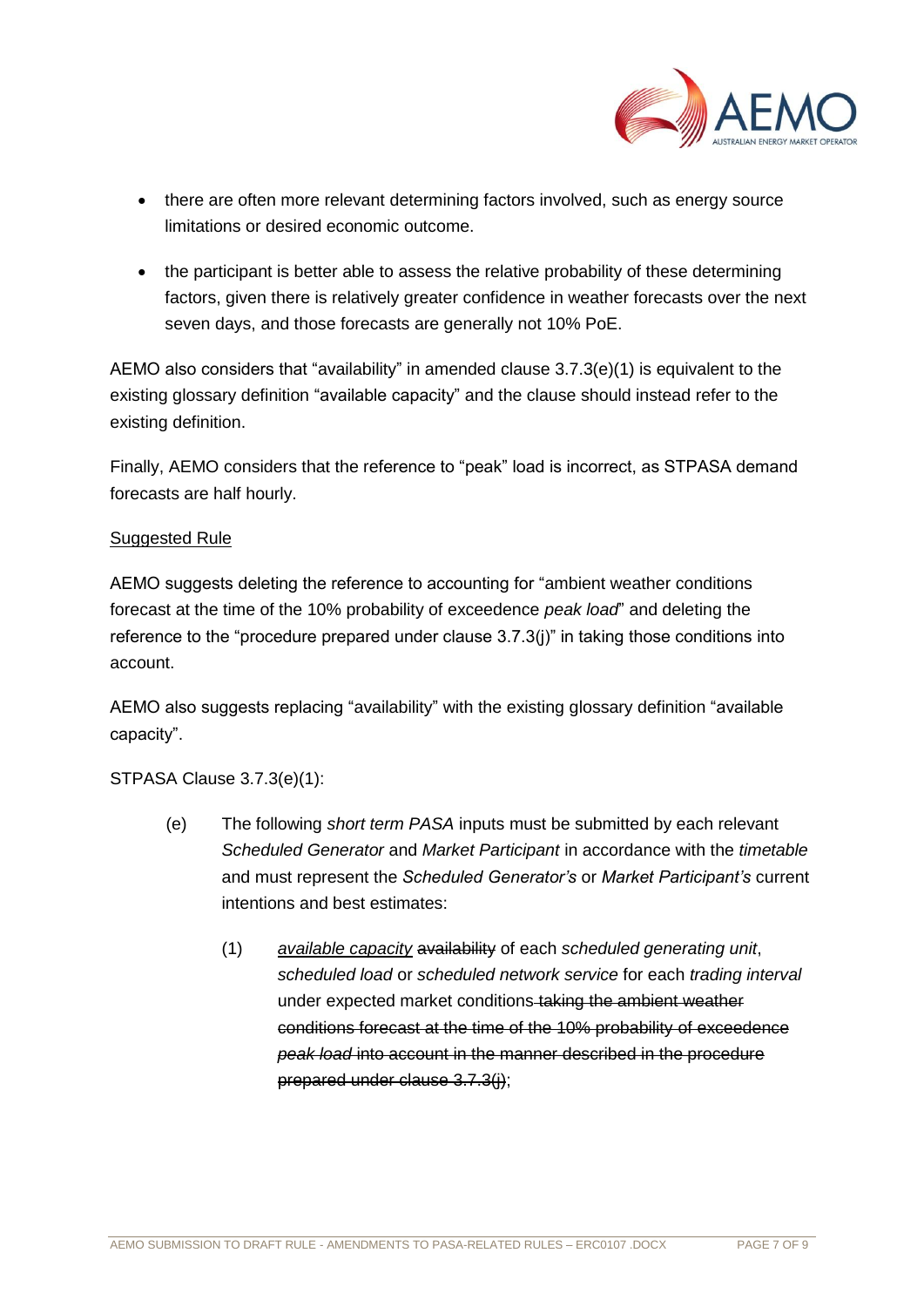

## **4. Notice Period for PASA Availability is ambiguously defined**

(Draft Rule Reference: Schedule 1, Item [45])

## Draft Rule

The AEMC proposed amendments to the glossary definition of PASA availability in Chapter 10, so that:

- in determining the physical plant capability, the relevant participant must take into account ambient weather conditions in the manner described in the MTPASA and STPASA procedures prepared under clauses 3.7.2(g) and 3.7.3(j) respectively
- the physical plant capability is that which can be made available by the relevant participant if given 24 hours' or less notice

#### Issues

While AEMO agrees that ambient weather conditions are a dominant factor in determining the PASA availability over the MTPASA timeframe, as discussed under Issue 3 this is not the case for PASA availability over the STPASA timeframe.

AEMO also considers that PASA availability is the physical plant capability that can be made available by the relevant participant if given exactly 24 hours' notice - no less, and no more.

Inclusion of the words "or less" after "when given 24 hours' notice" could be incorrectly interpreted by the participant as the capability that can be made available when, for example, only one hours' notice is given, thereby excluding additional capability that could otherwise be made available given the full 24 hours' notice.

## Suggested Rule

AEMO suggests the following changes to the amended definition:

## *PASA availability*

The *physical plant capability* (taking ambient weather conditions into account in the manner described in the procedure prepared under clause  $3.7.2(q)$  or clause  $3.7.3(q)$ ) of a *scheduled generating unit*, *scheduled load* or *scheduled network service* available in a particular period, including any *physical plant capability* that can be